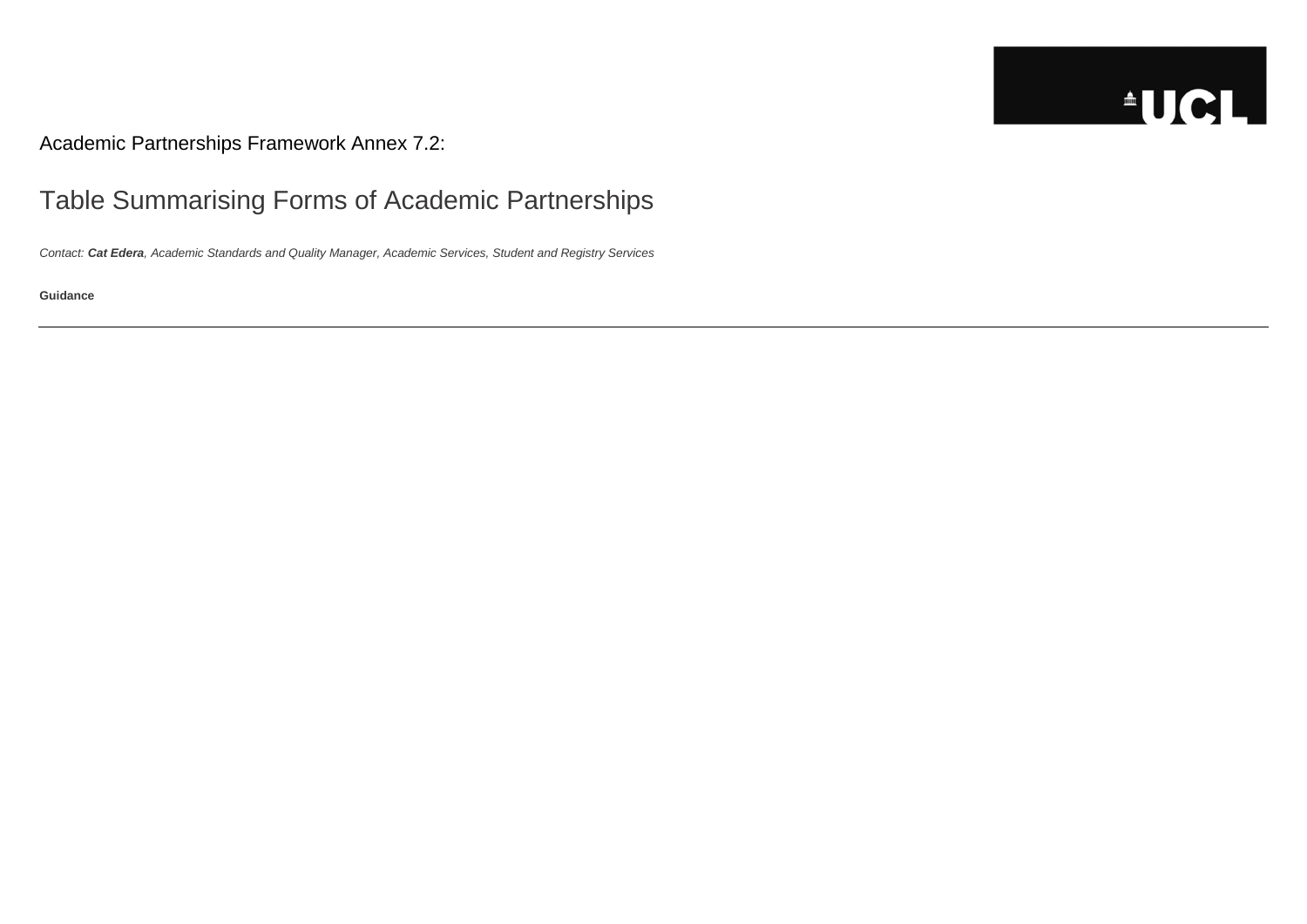| Articulation<br>agreements | Progression<br>agreements | Double/multi<br>$ $ ple degrees | <b>Dual degrees</b> | Concurrent<br>degrees | Joint degree | Jointly-<br>delivered<br>degree | Co-tutelles | Split-site PhDs | Validation |
|----------------------------|---------------------------|---------------------------------|---------------------|-----------------------|--------------|---------------------------------|-------------|-----------------|------------|
|                            |                           |                                 |                     |                       |              |                                 |             |                 |            |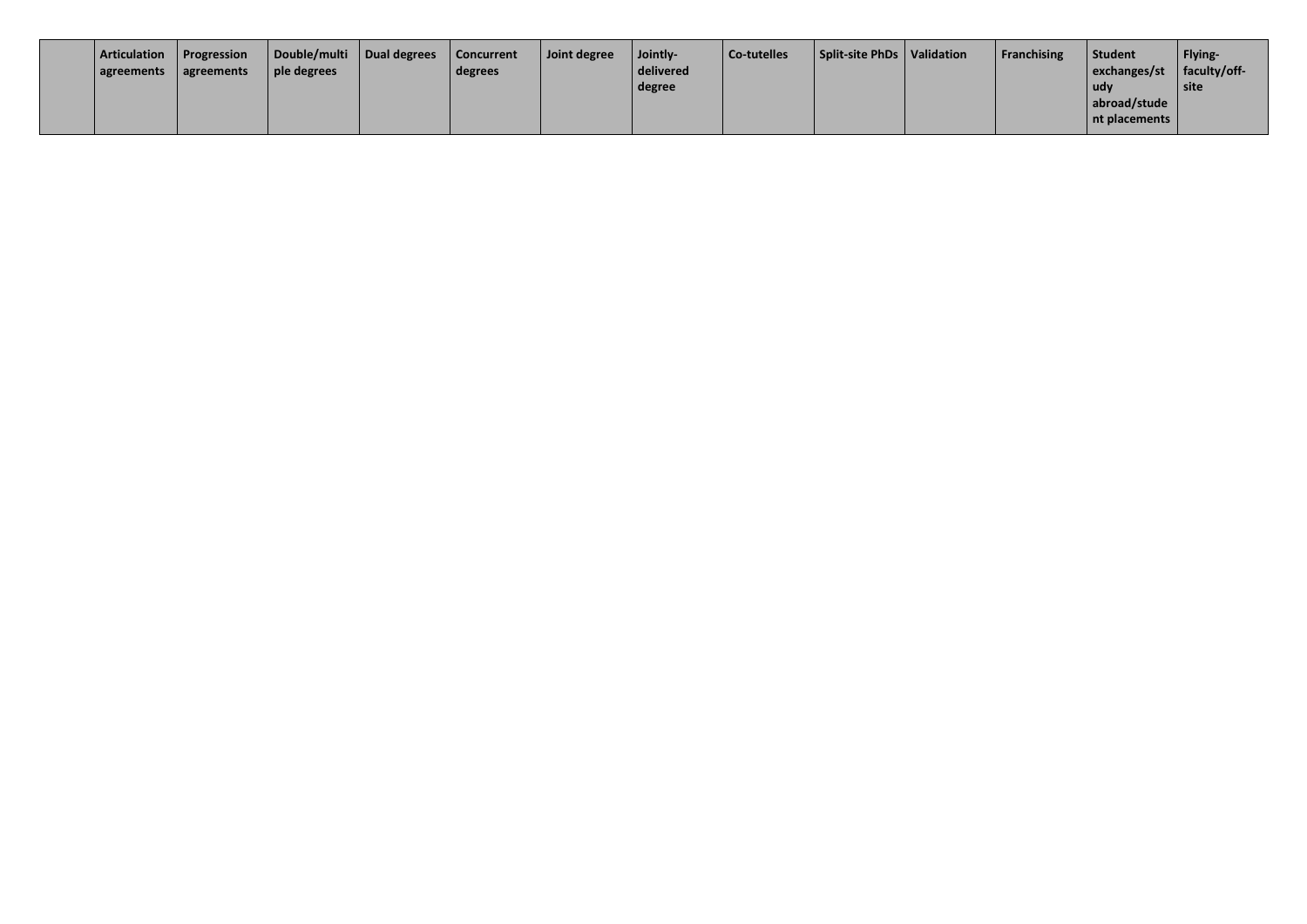| UCL agrees to<br>authorise a<br>delivery<br>organisation<br>to deliver<br>(teach and<br>sometimes<br>assess) part or<br>all of one (or<br>more) of its<br>own approved<br>programmes | Students<br>undertake a<br>fixed period (1<br>year; 1<br>semester) at<br>an institution<br>overseas or an<br>organisation<br>in the UK or<br>overseas | Programmes<br>are delivered<br>in a location<br>away from<br><b>UCL campus</b><br>by UCL staff,<br>who also carry<br>out all aspects<br>of assessment |
|--------------------------------------------------------------------------------------------------------------------------------------------------------------------------------------|-------------------------------------------------------------------------------------------------------------------------------------------------------|-------------------------------------------------------------------------------------------------------------------------------------------------------|
|                                                                                                                                                                                      |                                                                                                                                                       |                                                                                                                                                       |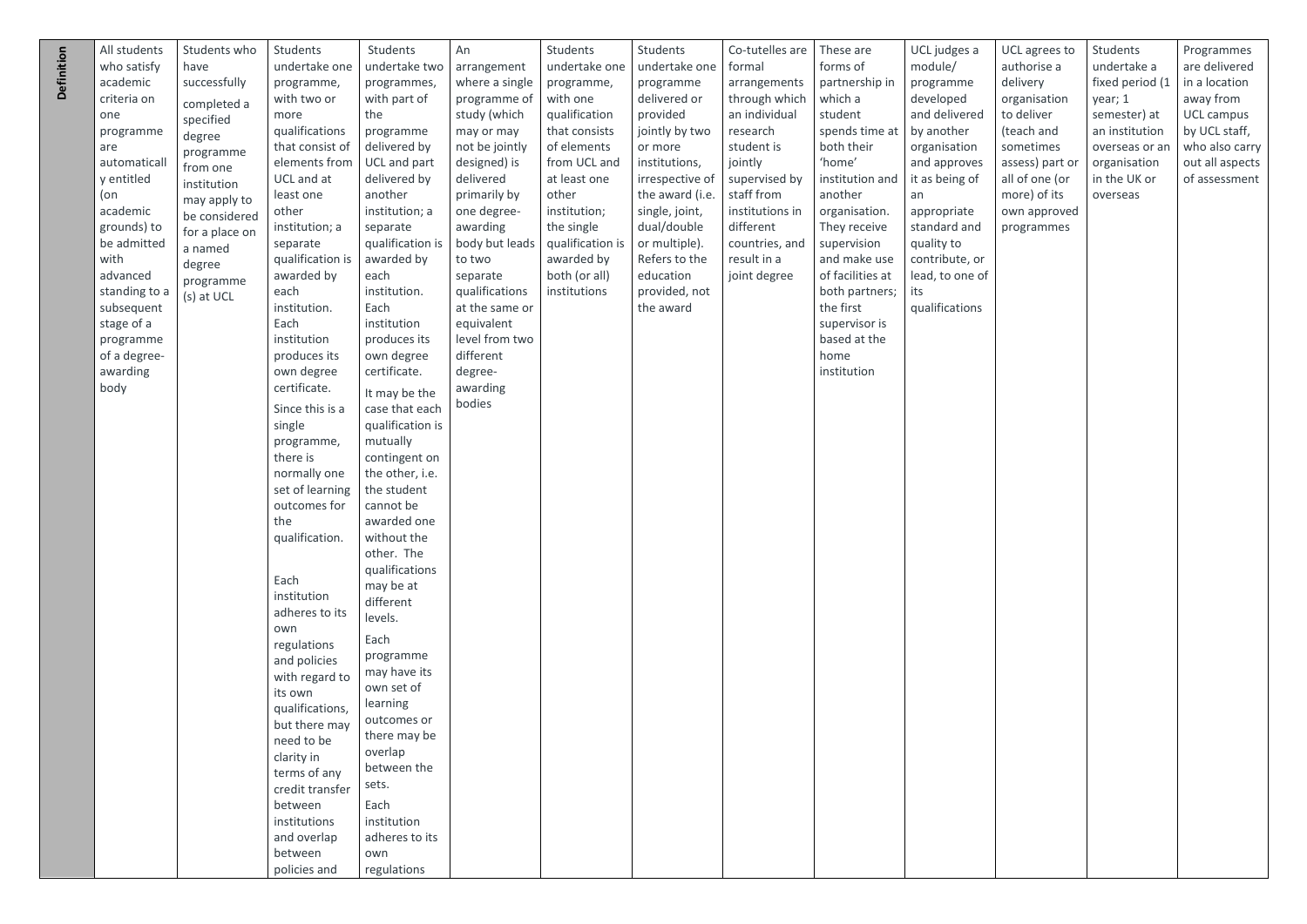|                 | <b>Articulation</b><br>agreements                  | Progression<br>agreements                                                 | Double/multi<br>ple degrees                                                                                                                                                   | <b>Dual degrees</b>                                                                                                                                                                                                                                    | <b>Concurrent</b><br>degrees                                                                                                                                                  | Joint degree                                                                                                                                                                  | Jointly-<br>delivered<br>degree                            | <b>Co-tutelles</b>                                                                                                          | <b>Split-site PhDs</b>                                                                                                                                    | Validation                                                              | <b>Franchising</b>                                                    | <b>Student</b><br>exchanges/st<br>udy<br>abroad/stude<br>nt placements                                       | Flying-<br>faculty/off-<br>site                                                                                                                  |
|-----------------|----------------------------------------------------|---------------------------------------------------------------------------|-------------------------------------------------------------------------------------------------------------------------------------------------------------------------------|--------------------------------------------------------------------------------------------------------------------------------------------------------------------------------------------------------------------------------------------------------|-------------------------------------------------------------------------------------------------------------------------------------------------------------------------------|-------------------------------------------------------------------------------------------------------------------------------------------------------------------------------|------------------------------------------------------------|-----------------------------------------------------------------------------------------------------------------------------|-----------------------------------------------------------------------------------------------------------------------------------------------------------|-------------------------------------------------------------------------|-----------------------------------------------------------------------|--------------------------------------------------------------------------------------------------------------|--------------------------------------------------------------------------------------------------------------------------------------------------|
|                 |                                                    |                                                                           | processes as a<br>result of this.                                                                                                                                             | and policies<br>with regard to<br>its own<br>qualifications,<br>but there may<br>need to be<br>clarity in<br>terms of any<br>credit transfer<br>between<br>institutions<br>and overlap<br>between<br>policies and<br>processes as a<br>result of this. |                                                                                                                                                                               |                                                                                                                                                                               |                                                            |                                                                                                                             |                                                                                                                                                           |                                                                         |                                                                       |                                                                                                              |                                                                                                                                                  |
| Strategic value | Low-level;<br>relates to<br>student<br>recruitment | Low-level; can<br>be used to<br>build a<br>relationship<br>with a partner | Medium-high;<br>depends on<br>reputation<br>and quality of<br>partner;<br>consolidates a<br>relationship<br>with partner<br>and may<br>facilitate<br>further<br>collaboration | Medium-high;<br>depends on<br>reputation<br>and quality of<br>partner;<br>consolidates a<br>relationship<br>with partner<br>and may<br>facilitate<br>further<br>collaboration                                                                          | Medium-high;<br>depends on<br>reputation<br>and quality of<br>partner;<br>consolidates a<br>relationship<br>with partner<br>and may<br>facilitate<br>further<br>collaboration | Medium-high;<br>depends on<br>reputation<br>and quality of<br>partner;<br>consolidates a<br>relationship<br>with partner<br>and may<br>facilitate<br>further<br>collaboration | Low-high<br>depending on<br>exact nature<br>of partnership | Low-level as<br>normally<br>arranged on<br>an individual<br>basis. May be<br>higher-level if<br>part of a<br>larger project | Low-medium<br>depending on<br>quality of<br>partner<br>institution and<br>scale of<br>partnership.<br>May be higher<br>if potential for<br>larger project | Medium-high;<br>depends on<br>reputation<br>and quality of<br>partner   | Low-medium<br>depending on<br>reputation<br>and quality of<br>partner | Low but<br>benefits the<br>student<br>experience<br>and<br>employability                                     | Low-level; can<br>be used to<br>build a<br>relationship<br>with a<br>partner; can<br>extend UCL's<br>reach in<br>certain<br>areas/countrie<br>-S |
| <b>Benefits</b> | Capitalises<br>on student<br>recruitment           | Enhances<br>student<br>recruitment;<br>can widen<br>participation         | Simplest of<br>shared<br>programme<br>options;<br>enhances<br>student<br>recruitment<br>and<br>experience                                                                     | Tighter<br>relationship<br>with partner<br>than with<br>double<br>degrees so<br>more trust;<br>enhances<br>student<br>recruitment<br>and<br>experience                                                                                                 | Very tight<br>relationship<br>with partner<br>and high level<br>of trust; can<br>widen<br>participation                                                                       | High-status<br>relationship<br>with<br>appropriate<br>partner;<br>increase in<br>student<br>numbers;<br>enhancement<br>of student<br>experience                               | Can help build<br>a relationship<br>with a partner         | Can develop a<br>relationship<br>between<br>supervisors at<br>different<br>institutions                                     | Can develop<br>collaboration<br>between<br>departments<br>at different<br>institutions;<br>enhances<br>student<br>experience<br>and<br>employability      | Widening<br>participation;<br>opening up<br>access to UCL<br>programmes | Opening<br>access to UCL<br>programmes                                | Excellent<br>opportunities<br>for students;<br>good basis for<br>building<br>further<br>partnership<br>links | Can enhance<br>student<br>recruitment;<br>opens up<br>access<br>geographically<br>to UCL<br>programmes                                           |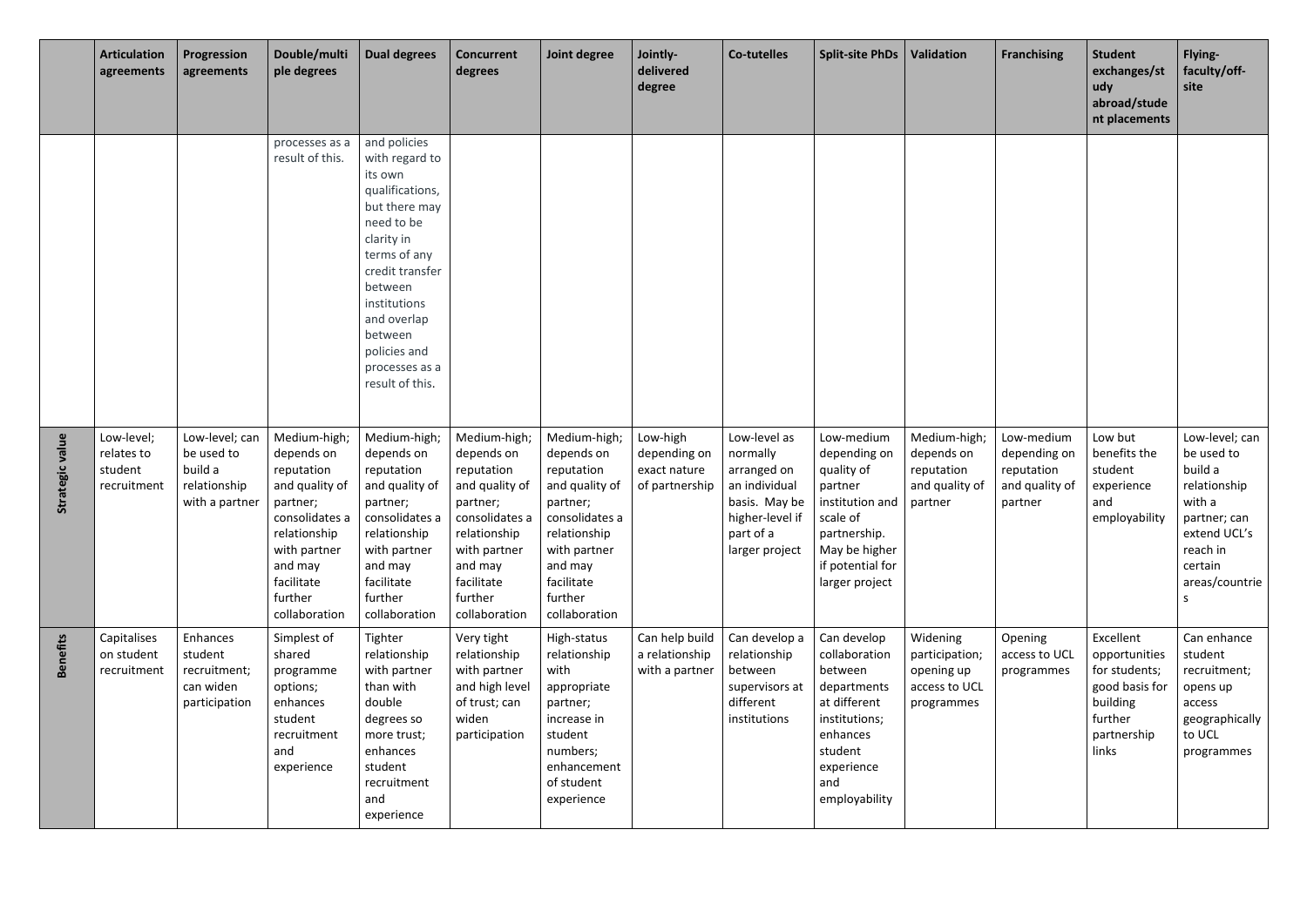|                                                                      | <b>Articulation</b><br>agreements                                                                                                           | Progression<br>agreements                                                                                                             | Double/multi<br>ple degrees                                                                                               | <b>Dual degrees</b>                                                                                                      | <b>Concurrent</b><br>degrees                                                                                                                                                                  | Joint degree                                                                                                                                                                                              | Jointly-<br>delivered<br>degree                                                                                                                                           | <b>Co-tutelles</b>                                                                                                       | <b>Split-site PhDs</b>                                                                                                   | <b>Validation</b>                                                                                                                                           | <b>Franchising</b>                                                                                                                                  | <b>Student</b><br>exchanges/st<br>udy<br>abroad/stude<br>nt placements                                     | Flying-<br>faculty/off-<br>site                                                                                                                                    |
|----------------------------------------------------------------------|---------------------------------------------------------------------------------------------------------------------------------------------|---------------------------------------------------------------------------------------------------------------------------------------|---------------------------------------------------------------------------------------------------------------------------|--------------------------------------------------------------------------------------------------------------------------|-----------------------------------------------------------------------------------------------------------------------------------------------------------------------------------------------|-----------------------------------------------------------------------------------------------------------------------------------------------------------------------------------------------------------|---------------------------------------------------------------------------------------------------------------------------------------------------------------------------|--------------------------------------------------------------------------------------------------------------------------|--------------------------------------------------------------------------------------------------------------------------|-------------------------------------------------------------------------------------------------------------------------------------------------------------|-----------------------------------------------------------------------------------------------------------------------------------------------------|------------------------------------------------------------------------------------------------------------|--------------------------------------------------------------------------------------------------------------------------------------------------------------------|
| Risks                                                                | Low-<br>medium:<br>quality of<br>students;<br>quality of<br>partner;<br>monitoring<br>of partner<br>provision<br>and student<br>achievement | Low:<br>expectations<br>of students at<br>partner<br>institution; no<br>clear<br>expectation of<br>minimum/max<br>imum<br>recruitment | Medium:<br>quality and<br>preparedness<br>of students;<br>quality<br>assurance of<br>partner;<br>reputation of<br>partner | Medium-high:<br>quality and<br>quality<br>assurance of<br>partner;<br>reputation of<br>partner                           | High: quality<br>and quality<br>assurance of<br>partner;<br>reputation of<br>partner;<br>consistency<br>between UCL<br>and partner<br>institution;<br>maintenance<br>of academic<br>standards | High: complex<br>working<br>relationship<br>between the<br>partners;<br>reputation of<br>partner;<br>consistency<br>between UCL<br>and partner<br>institution;<br>maintenance<br>of academic<br>standards | Low-medium:<br>quality of<br>partner staff<br>involved on<br>programme;<br>If relevant,<br>quality and<br>quality<br>assurance of<br>partner;<br>reputation of<br>partner | Low: for only<br>one student;<br>monitoring<br>provision and<br>progress;<br>resource<br>requirement                     | Low:<br>responsibilitie<br>s of each<br>partner.                                                                         | High: quality<br>and quality<br>assurance of<br>partner;<br>maintenance<br>of academic<br>standards for<br>a UCL-related<br>award;<br>student<br>experience | High: quality<br>and<br>reputation of<br>partner;<br>student<br>experience;<br>student<br>achievement;<br>consistency<br>between UCL<br>and partner | Low-medium:<br>quality of<br>partner;<br>complexities<br>around<br>translation of<br>marks,<br>regulations | Low-medium:<br>country and<br>venue where<br>programme is<br>being<br>delivered;<br>teaching<br>facilities;<br>accessibility<br>issues for<br>disabled<br>students |
| Locus of responsibility for<br>programme<br>$\mathbf{b}$<br>delivery | <b>UCL</b><br>departments<br>have<br>responsibilit<br>y for<br>partnership<br>programme<br>as for other<br><b>UCL</b><br>programmes         | <b>UCL</b><br>departments<br>have<br>responsibility<br>for<br>partnership<br>programme as<br>for other UCL<br>programmes              | <b>UCL</b><br>departments<br>have<br>responsibility<br>for<br>partnership<br>programme as<br>for other UCL<br>programmes  | <b>UCL</b><br>departments<br>have<br>responsibility<br>for<br>partnership<br>programme as<br>for other UCL<br>programmes | <b>UCL</b><br>departments<br>have<br>responsibility<br>for<br>partnership<br>programme as<br>for other UCL<br>programmes                                                                      | <b>UCL</b><br>departments<br>have<br>responsibility<br>for<br>partnership<br>programme as<br>for other UCL<br>programmes                                                                                  | <b>UCL</b><br>departments<br>have<br>responsibility<br>for<br>partnership<br>programme as<br>for other UCL<br>programmes                                                  | <b>UCL</b><br>departments<br>have<br>responsibility<br>for<br>partnership<br>programme as<br>for other UCL<br>programmes | <b>UCL</b><br>departments<br>have<br>responsibility<br>for<br>partnership<br>programme as<br>for other UCL<br>programmes | Partner<br>organisation                                                                                                                                     | <b>UCL</b><br>departments<br>have<br>responsibility<br>for<br>partnership<br>programme as<br>for other UCL<br>programmes                            | Office for<br>International<br>Affairs;<br>International<br>Office; UCL<br>departments                     | <b>UCL</b><br>departments<br>have<br>responsibility<br>for<br>partnership<br>programme as<br>for other UCL<br>programmes                                           |
| Approval                                                             |                                                                                                                                             |                                                                                                                                       | Chair of Education Committee or Chair of Research Degrees Committee as appropriate via approved UCL processes             |                                                                                                                          |                                                                                                                                                                                               |                                                                                                                                                                                                           |                                                                                                                                                                           |                                                                                                                          |                                                                                                                          |                                                                                                                                                             |                                                                                                                                                     |                                                                                                            |                                                                                                                                                                    |
| Agreement<br>signed by                                               |                                                                                                                                             |                                                                                                                                       | Chair of Education Committee or Chair of Research Degrees Committee as appropriate                                        |                                                                                                                          |                                                                                                                                                                                               |                                                                                                                                                                                                           |                                                                                                                                                                           |                                                                                                                          |                                                                                                                          |                                                                                                                                                             |                                                                                                                                                     |                                                                                                            |                                                                                                                                                                    |
| Financial<br>arrangements                                            | Partner may<br>pay a fee to<br>UCL; this<br>should be<br>set out in<br>formal<br>agreement                                                  | None as no<br>commitment<br>to take<br>students                                                                                       | Financial<br>arrangements<br>(income,<br>budget) to be<br>set out in<br>formal<br>agreement                               | Financial<br>arrangements<br>(income,<br>budget) to be<br>set out in<br>formal<br>agreement                              | Financial<br>arrangements<br>(income,<br>budget) to be<br>set out in<br>formal<br>agreement                                                                                                   | Financial<br>arrangements<br>(income,<br>budget) to be<br>set out in<br>formal<br>agreement                                                                                                               | Financial<br>arrangements<br>(income,<br>budget) to be<br>set out in<br>formal<br>agreement                                                                               | Financial<br>arrangements<br>(income,<br>budget) to be<br>set out in<br>formal<br>agreement                              | Financial<br>arrangements<br>(income,<br>budget) to be<br>set out in<br>formal<br>agreement                              | None<br>normally                                                                                                                                            | Financial<br>arrangements<br>(income,<br>budget) to be<br>set out in<br>formal<br>agreement                                                         | None,<br>normally.                                                                                         | Financial<br>arrangements<br>(income,<br>budget) to be<br>set out in<br>formal<br>agreement                                                                        |